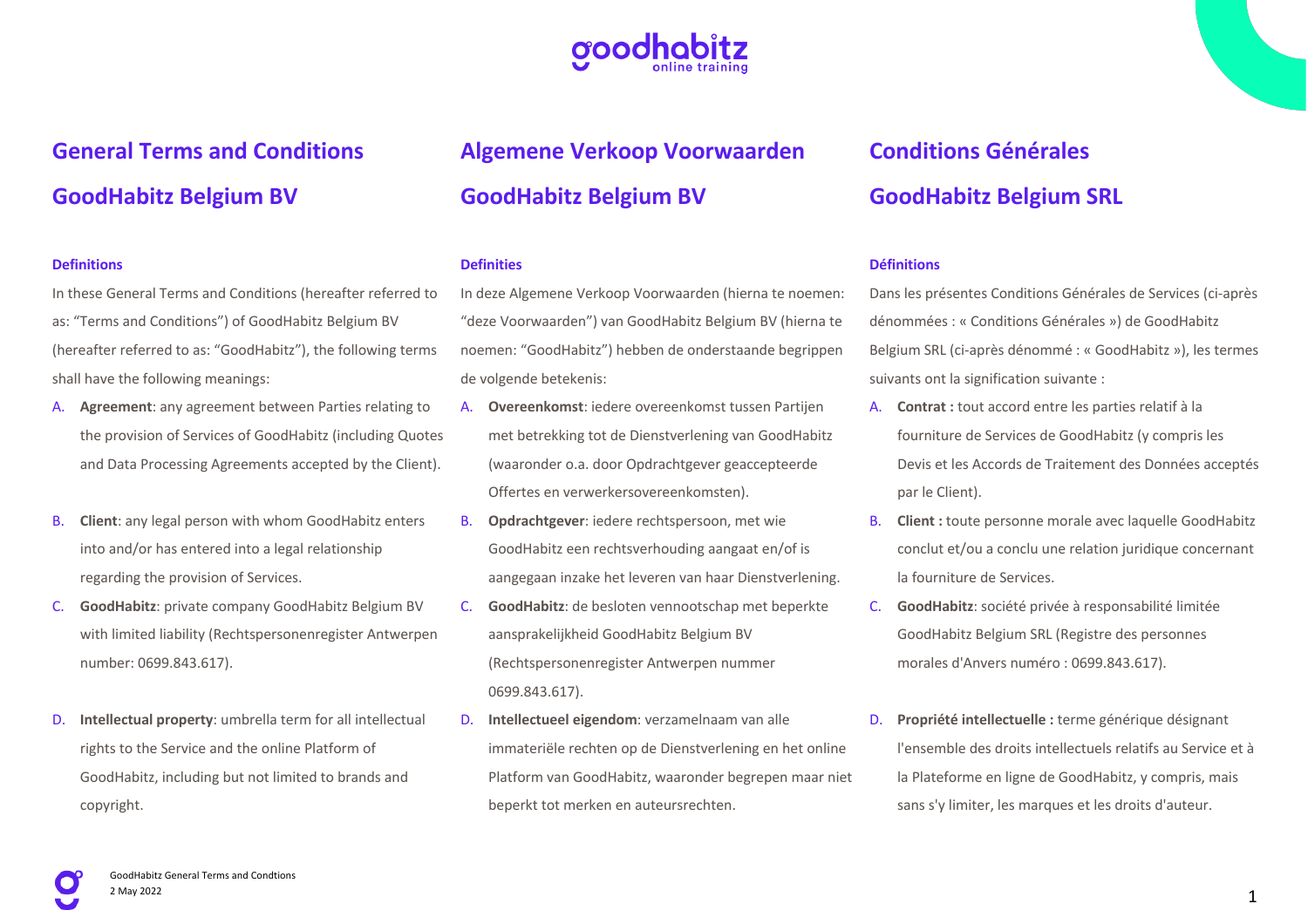

- E. **Login account**: unique account for each User used to gain access to our Service, e.g. through our Platform.
- F. **Order confirmation**: confirmation of the Client to enter into an Agreement with GoodHabitz with respect to the provision of Services.
- G. **Parties/Party**: the Client and/or GoodHabitz.
- H. **Platform**: the online learning environment of GoodHabitz H. to which the User and Client gain access via a Login account.
- I. **Quote**: every quote and/or offer issued by GoodHabitz to the Client relating to the provision of any Service or product, including the provision of online services and associated matters.
- **Service**: any and all services to be provided by or on behalf of GoodHabitz, such as providing online access to the Platform, aimed at making accessible online educational materials as well as the management thereof via the online learning environment of GoodHabitz.
- K. **User**: person employed by or otherwise engaged in the organisation of the Client who is in possession of a personal Login account intended for the use of the online learning environment of GoodHabitz.
- Inlogaccount: uniek account per Gebruiker om gebruik te kunnen maken van onze Dienstverlening, onder meer via het Platform.
- F. **Opdrachtbevestiging**: de bevestiging van Opdrachtgever aan GoodHabitz tot het aangaan van een Overeenkomst ter zake van de Dienstverlening.
- G. **Partijen/Partij**: Opdrachtgever en/of GoodHabitz.
- Platform: de online leeromgeving van GoodHabitz waartoe de Gebruiker en Opdrachtgever toegang hebben middels een Inlogaccount.
- **Offerte**: iedere aanbieding en/of opgave door GoodHabitz aan Opdrachtgever met betrekking tot het leveren van enige Dienstverlening of product, waaronder het leveren van online diensten en aanverwante onderwerpen.
- J. **Dienstverlening**: alle door of namens GoodHabitz te leveren diensten, zoals het leveren van online toegang tot het Platform, die als doel hebben het toegankelijk maken van online opleidingsmaterialen en het beheren daarvan via de online leeromgeving van GoodHabitz.
- K. **Gebruiker**: persoon in dienst van of anderszins werkzaam binnen de organisatie van Opdrachtgever welke in bezit is van een persoonlijk Inlogaccount teneinde gebruik te maken van de online leeromgeving van GoodHabitz.
- E. **Compte de connexion :** compte unique pour chaque Utilisateur, utilisé pour accéder à notre Service, par exemple par le biais de notre Plateforme.
- F. **Confirmation de commande :** confirmation du Client pour conclure un Contrat avec GoodHabitz concernant la fourniture de Services.
- G. **Parties/Partie** : le Client et/ou GoodHabitz.
- H. **Plateforme** : l'environnement d'apprentissage en ligne de GoodHabitz auquel l'Utilisateur et le Client ont accès via un Compte de connexion.
- I. **Devis :** Chaque devis et/ou offre émis par GoodHabitz pour le Client concernant la fourniture de tout Service ou produit, y compris la fourniture de services en ligne et tout ce qui y est associé.
- J. **Service** : tout service à fournir par ou au nom de GoodHabitz, tel que la fourniture d'un accès en ligne à la Plateforme, visant à rendre accessible du matériel éducatif en ligne ainsi que la gestion de celui-ci via l'environnement d'apprentissage en ligne de GoodHabitz.
- K. **Utilisateur** : personne employée par l'entreprise/la société du Client ou autrement engagée par le Client, et qui est titulaire d'un Compte de connexion personnel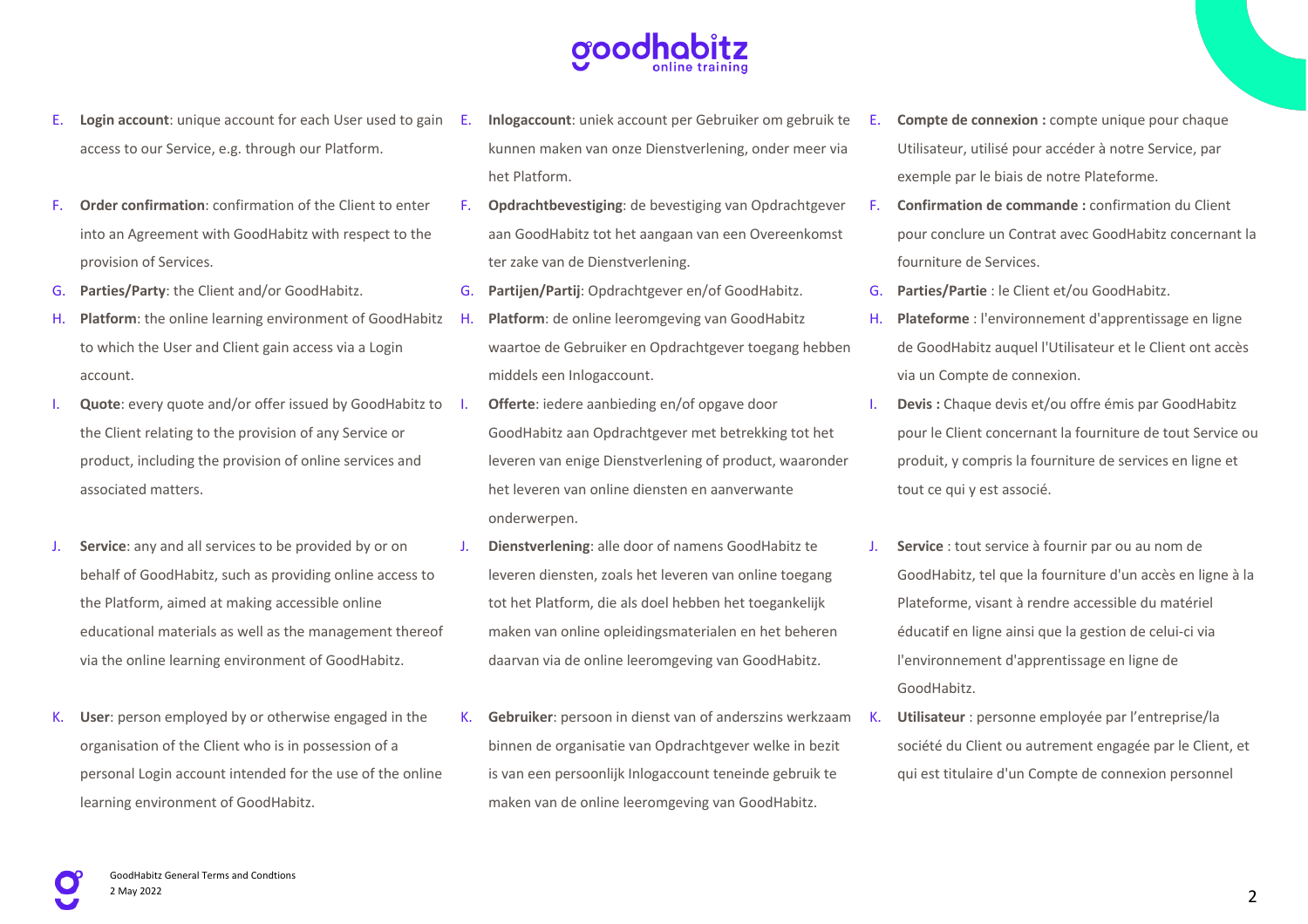

destiné à l'utilisation de l'environnement d'apprentissage en ligne de GoodHabitz.

#### 1. Applicability

1.1 These Terms and Conditions apply to all Quotes, Agreements and the execution thereof. These Terms and Conditions can only be deviated from with prior written permission of GoodHabitz or by means of a written Agreement between GoodHabitz and the Client.

#### 2. Terms of Service

- 2.1 The use of the Service of GoodHabitz is reserved to authorised Users.
- 2.2 The Client is required to create a personal Login account for each User.
- 2.3 Sharing of Login accounts is not permitted.
- 2.4 In the event of discovery of misuse of Login accounts and/or sustained or frequent breaches of the provisions laid down in this article, GoodHabitz reserves the right to suspend or annul the provision of Services without prejudice to the right to claim damages. In that case, the Client is not entitled to any compensation.

#### 1. Toepasselijkheid

1.1. Deze Voorwaarden zijn van toepassing op alle Offertes, en Overeenkomsten en uitvoeringen daarvan. Van deze Voorwaarden kan alleen worden afgeweken met voorafgaande schriftelijke toestemming van GoodHabitz dan wel bij schriftelijke overeenkomst daarover tussen GoodHabitz en Opdrachtgever.

#### 2. Voorwaarden Dienstverlening

- 2.1 Het gebruik van de Dienstverlening van GoodHabitz is voorbehouden aan geautoriseerde Gebruikers.
- 2.2 Voor iedere Gebruiker dient door Opdrachtgever een separaat persoonlijk Inlogaccount te worden aangemaakt.
- 2.3 Delen van Inlogaccounts is niet toegestaan.
- 2.4 In geval van constatering van misbruik van Inlogaccounts en/of van langdurige of veelvuldige overtreding van het bepaalde in dit artikel, behoudt GoodHabitz zich het recht voor om de levering van de Dienstverlening op te schorten of te ontbinden onverminderd het recht om schadevergoeding te vorderen. In dat geval heeft de Opdrachtgever geen recht op enige compensatie.

#### 1. Application

1.1 Les présentes Conditions Générales s'appliquent à tous les Devis, Contrats et à leur exécution. Il ne peut être dérogé aux présentes Conditions Générales qu'avec l'autorisation écrite préalable de GoodHabitz ou par le biais d'un Contrat écrit entre GoodHabitz et le Client.

#### 2. Conditions de Service

- 2.1 L'utilisation du Service de GoodHabitz est réservée aux Utilisateurs autorisés.
- 2.2 Le Client est tenu de créer un Compte de connexion personnel pour chaque Utilisateur.
- 2.3 Le partage des Comptes de connexion n'est pas autorisé.
- 2.4 En cas de découverte d'une utilisation abusive des Comptes de connexion et/ou de violations importantes ou fréquentes des dispositions prévues dans le présent article, GoodHabitz se réserve le droit de suspendre ou d'annuler la fourniture des Services sans préjudice de droit de demander des dommages et intérêts. Dans ce cas, le Client n'a droit à aucun dédommagement.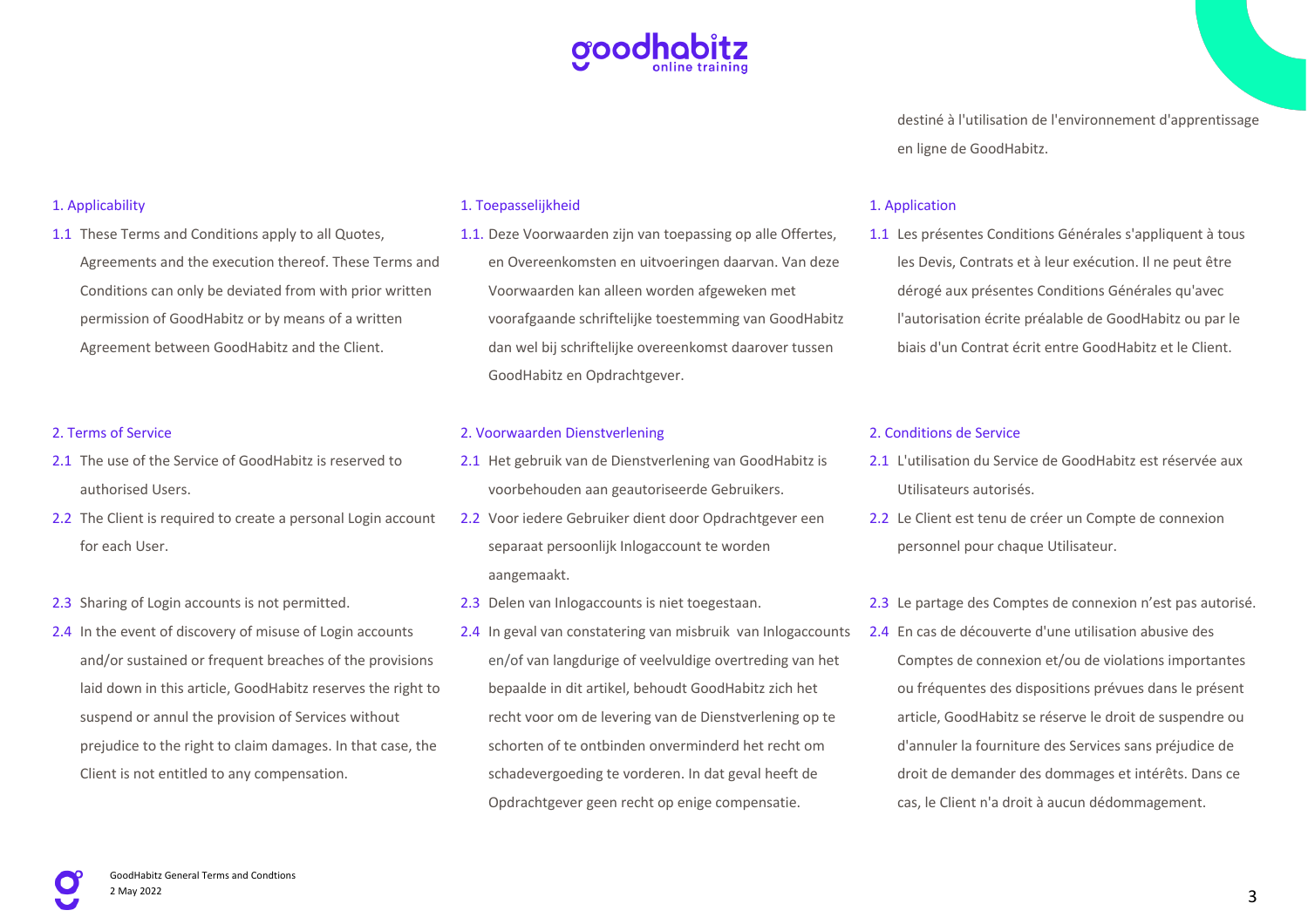- 2.5 GoodHabitz does not provide any guarantees relating to the functioning of the online learning environment on the (computer) systems and networks of the Client and its Users.
- 2.6 GoodHabitz shall at all times make every effort to optimally execute the provision of the GoodHabitz Service. If, at any moment, the provision is nevertheless interrupted, this does not entitle the Client to a (partial) refund or discount. Neither will this entitle the Client to any off-set and/or suspension of its payment obligations towards GoodHabitz.
- 2.7 GoodHabitz is entitled to change the quantity and content of its Service, or parts thereof, to improve the quality of the Service. In that case, the Client is in no way entitled to a refund or discount.

### 3. Obligations of the Client

3.1 The Client is responsible for the information they have provided to GoodHabitz, the use of the Service and keeping access to these confidential. The Client commits to using the Service within the limits of the provisions of the Agreement, these Terms and Conditions and the

- 2.5 GoodHabitz verstrekt geen garanties met betrekking tot de werking van de online leeromgeving op de (computer)systemen en netwerken van Opdrachtgever en haar Gebruikers.
- 2.6 GoodHabitz spant zich te allen tijde volledig in om de levering van de GoodHabitz Dienstverlening op een optimale wijze uit te voeren. Mocht op enig moment sprake zijn van onderbreking in de levering, geeft dit Opdrachtgever géén recht op (gedeeltelijke) restitutie of korting. Tevens is Opdrachtgever in dat geval niet gerechtigd tot verrekening en/of opschorting van haar betalingsverplichtingen jegens GoodHabitz.
- 2.7 GoodHabitz is gerechtigd om het aanbod en de inhoud van haar Dienstverlening of delen daarvan aan te passen ter verbetering van de kwaliteit van de Dienstverlening. Opdrachtgever heeft in dat geval geen recht op restitutie of korting.

#### 3. Verplichtingen van Opdrachtgever

3.1 Opdrachtgever is verantwoordelijk voor de aan GoodHabitz verstrekte gegevens, het gebruik van de Dienstverlening en het vertrouwelijk houden van de toegang daartoe. Opdrachtgever verplicht zich de Dienstverlening te gebruiken binnen de grenzen van het bepaalde in de Overeenkomst, deze Voorwaarden en de

- 2.5 GoodHabitz ne fournit aucune garantie concernant le fonctionnement de l'environnement d'apprentissage en ligne sur les systèmes (informatiques) et les réseaux du Client et de ses Utilisateurs.
- 2.6 GoodHabitz s'efforcera à tout moment d'exécuter de manière optimale la fourniture du Service de GoodHabitz. Si, à tout moment, la fourniture de Services est néanmoins interrompue, cela ne donne pas droit au Client à un remboursement (partiel) ou à une remise. Cela ne donnera pas non plus droit au Client à une compensation et/ou à une suspension de ses obligations de paiement envers GoodHabitz.
- 2.7 GoodHabitz se réserve le droit de modifier la quantité et le contenu de son Service, ou des parties de celui-ci, afin d'améliorer la qualité du Service. Dans ce cas, le Client n'a en aucun cas droit à un remboursement ou à une remise.

### 3. Obligations du Client

3.1 Le Client est responsable des informations qu'il a fournies à GoodHabitz, de l'utilisation du Service et de la protection de l'accès à ces informations confidentielles. Le Client s'engage à utiliser le Service dans les limites des dispositions du Contrat, des présentes Conditions Générales et des lois et règlements applicables, y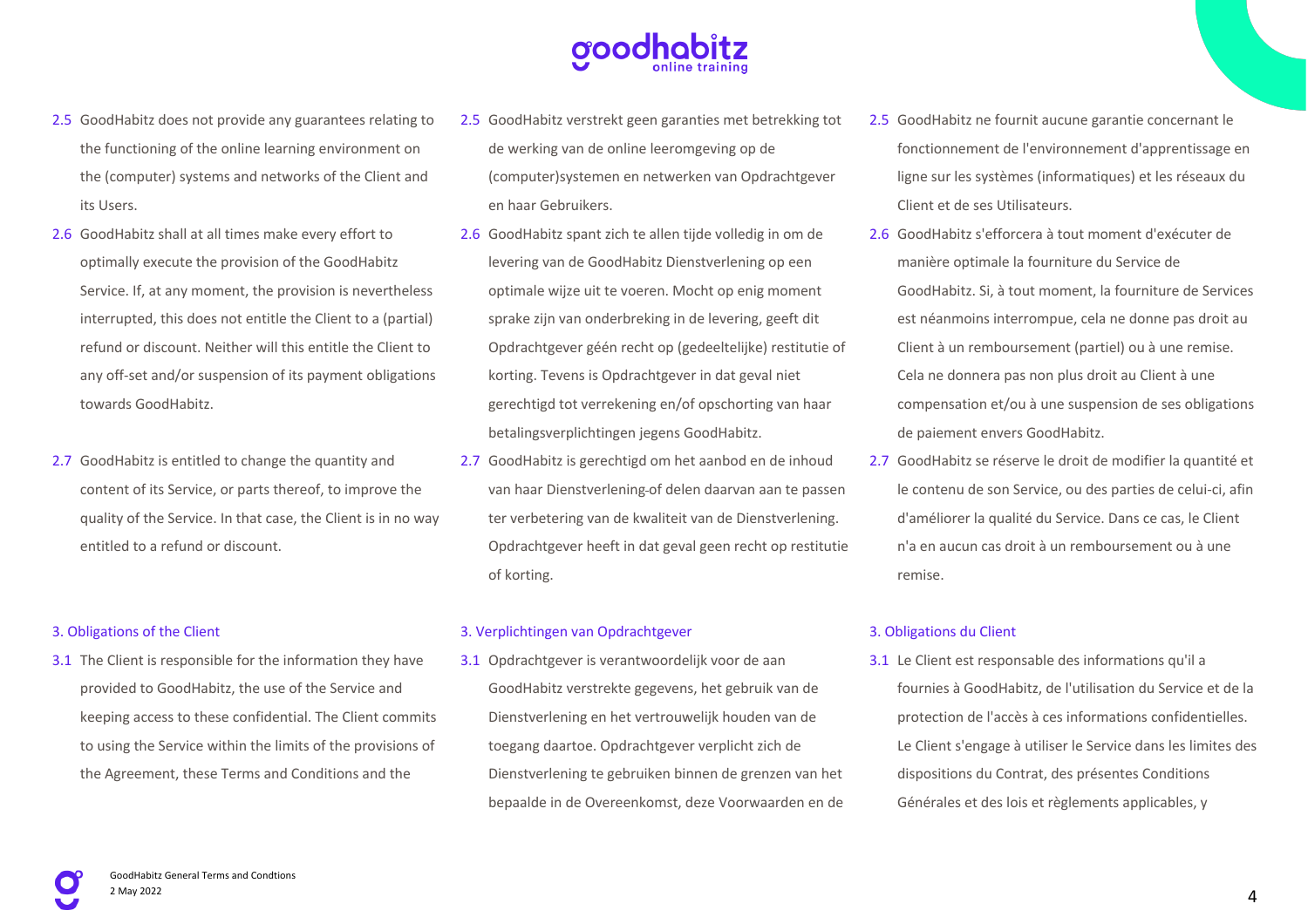

applicable laws and regulations, including the General Data Protection Regulation (GDPR).

- 3.2 The Client is responsible for the management of the Login accounts. For employees leaving the employment of the Client, access to the Service of GoodHabitz shall be renounced, specifically by cancelling the Login account.
- 3.3 The Client guarantees that all information provided to GoodHabitz is correct and complete in all respects.
- 3.4 The Client is not permitted to rent out, sell, make available in any way or commercialise the information and Service provided by GoodHabitz (in part or in full) to third parties other than the Users without prior written consent from GoodHabitz.
- 3.5 The obligation of the payment of fees by the Client remains, regardless of the frequency of usage of the GoodHabitz Service by the Client and its Users.

#### 4. Payment and Fees

4.1 Invoices will be sent via email and invoiced amounts include applicable sales taxes and VAT.

toepasselijke wet- en regelgeving, waaronder de Algemene Verordening Gegevensbescherming (AVG).

- 3.2 Opdrachtgever is verantwoordelijk om de Inlogaccounts te beheren. In geval van uitdiensttreding van medewerkers van Opdrachtgever, dient toegang tot de Dienstverlening van GoodHabitz te worden ontzegd, in het bijzonder door het stopzetten van het Inlogaccount.
- 3.3 Opdrachtgever garandeert dat de aan GoodHabitz verstrekte gegevens in alle opzichten correct en volledig zijn.
- 3.4 Het is Opdrachtgever niet toegestaan de door GoodHabitz verstrekte gegevens en Dienstverlening (geheel of gedeeltelijk) aan derden andere dan Gebruikers, te verhuren, verkopen of op andere wijze ter beschikking te stellen of te commercialiseren zonder voorafgaande schriftelijke toestemming van GoodHabitz.
- 3.5 De verplichting van het betalen van vergoedingen door Opdrachtgever blijft van toepassing, ongeacht het daadwerkelijke gebruik van de GoodHabitz Dienstverlening door Opdrachtgever en diens Gebruikers.

#### 4. Betaling en vergoeding

4.1 De facturen worden toegezonden per e-mail en de gefactureerde bedragen bevatten van toepassing zijnde verkoopbelasting en BTW.

compris le Règlement Général sur la Protection des Données (RGPD).

- 3.2 Le Client est responsable de la gestion des Comptes de connexion. Pour les employés quittant l'entreprise/la société du Client, l'accès au Service de GoodHabitz sera coupé, précisément par la suppression du Compte de connexion.
- 3.3 Le Client s'engage à ce que toutes les informations fournies à GoodHabitz soient correctes et complètes à tous les égards.
- 3.4 Le Client n'est pas autorisé à louer, vendre, mettre à disposition de quelque manière que ce soit ou à commercialiser les informations et le Service fournis par GoodHabitz (en partie ou en totalité) à des tiers autres que les Utilisateurs sans le consentement écrit préalable de GoodHabitz.
- 3.5 L'obligation de paiement des frais par le Client demeure, quelle que soit la fréquence d'utilisation du Service de GoodHabitz par le Client et ses Utilisateurs.

#### 4. Paiment et frais

4.1 Les factures seront envoyées par courrier électronique et les montants facturés comprennent les taxes de vente et la TVA applicables.

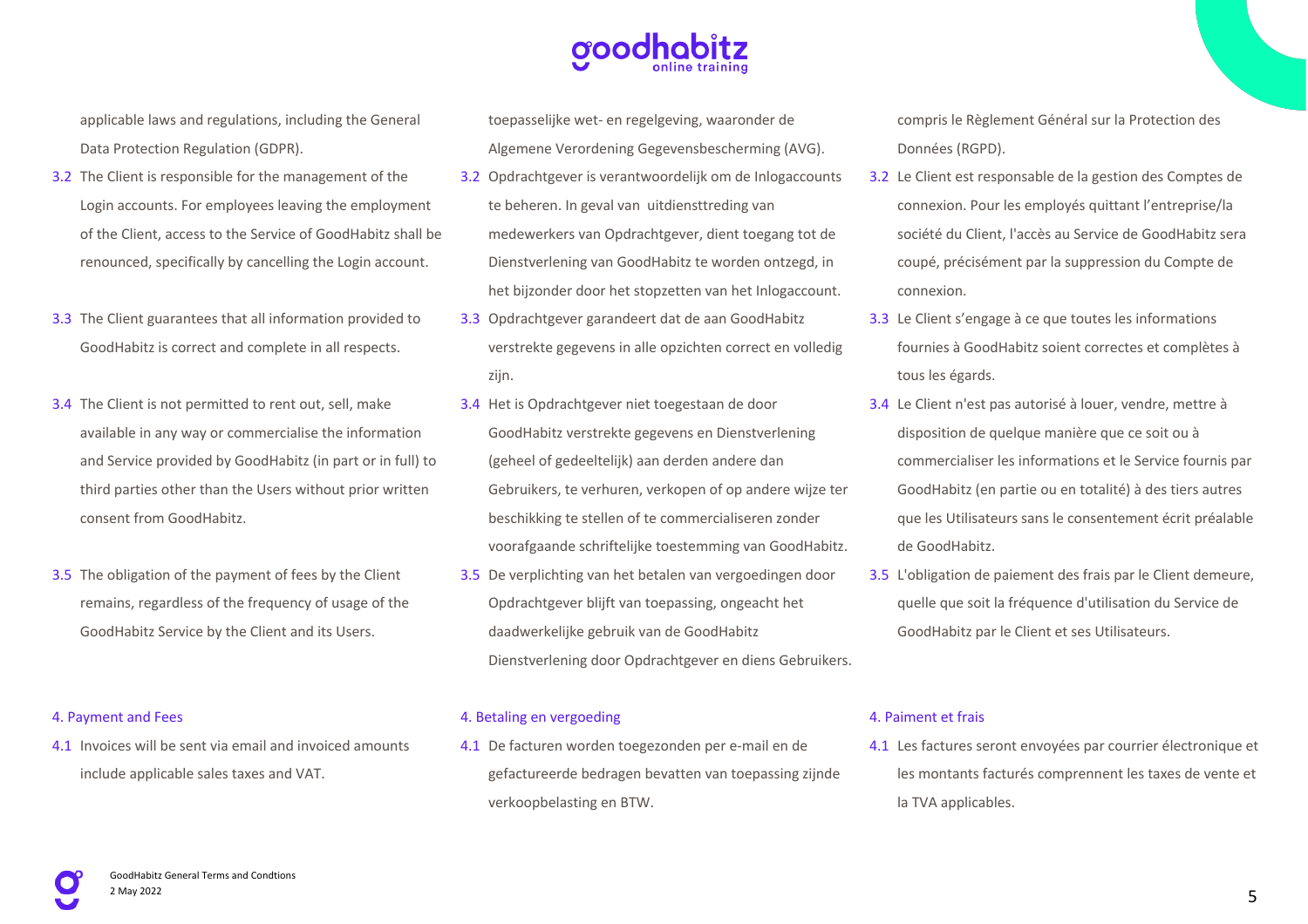

- 4.2 GoodHabitz invoices are to be paid within 30 days, unless 4.2 GoodHabitz hanteert een betalingstermijn van 30 dagen, otherwise agreed upon.
- 4.3 Unless otherwise agreed upon, promotions and discounts 4.3 Acties en kortingen, tenzij anders overeengekomen, zijn are one-off only. Upon renewal, each Agreement shall be legally renewed as an Agreement to which no promotions and/or discounts apply.
- 4.4 In the event that the Client fails to fulfil its payment obligations by the due date as described in paragraph 2 of this article, GoodHabitz is entitled to suspend access to the Service immediately and without prior notice. If the Client fails to fulfil due payment after one or more payment reminders, the Client will be declared in default, upon which the Client will owe the applicable statutory interest on the outstanding amount and will also be obliged to pay the extrajudicial collection costs. In case of default of payment, GoodHabitz is also authorised to terminate the Agreement with the Client, effective immediately, without prejudice to the Client's obligation to fulfil its payment obligations towards GoodHabitz.
- 4.5 GoodHabitz may index fee(s), prices and rates annually according to the European HICP (Harmonised Index of Consumer Prices) as published by Eurostat.
- tenzij anders overeengekomen.
- eenmalig. Iedere Overeenkomst wordt bij verlenging van rechtswege verlengd als een Overeenkomst waarop geen acties en/of kortingen van toepassing zijn.
- 4.4 Indien Opdrachtgever de verschuldigde bedragen niet voldoet op de betaaldatum als omschreven onder lid 2 van dit artikel is GoodHabitz gerechtigd de toegang tot de Dienstverlening per direct en zonder voorafgaande notificatie op te schorten. Indien Opdrachtgever na herinnering en aanmaning het verschuldigde bedrag opnieuw niet voldoet, volgt ingebrekestelling, waarbij Opdrachtgever over het openstaande bedrag de toepasselijke wettelijke rente verschuldigd is en tevens gehouden is tot het voldoen van de buitengerechtelijke incassokosten. Bij ingebrekestelling heeft GoodHabitz tevens het recht de Overeenkomst met Opdrachtgever te beëindigen met onmiddellijke ingang, dit onverlet de plicht van Opdrachtgever om aan zijn betalingsverplichtingen jegens GoodHabitz te voldoen.
- 4.5 GoodHabitz kan de vergoeding(en), prijzen en tarieven jaarlijks indexeren volgens de Europese HICP (Harmonised Index of Consumer Prices) zoals
- 4.2 Les factures de GoodHabitz doivent être payées dans les 30 jours, sauf accord contraire.
- 4.3 Sauf accord contraire, les promotions et les remises ne sont accordées qu'une seule fois. Lors du renouvellement, chaque Contrat sera légalement renouvelé comme un Contrat auquel aucune promotion et/ou remise ne s'applique.
- 4.4 Dans le cas où le Client ne remplit pas ses obligations de paiement à la date d'échéance telle que décrite au paragraphe 2 du présent article, GoodHabitz se réserve le droit de suspendre l'accès au Service immédiatement et sans préavis. Si le Client n'exécute pas son obligation de paiement après un ou plusieurs rappels de paiement, le Client sera déclaré en défaut et sera redevable des intérêts légaux applicables sur le montant impayé et sera également tenu de payer les frais de recouvrement extrajudiciaires. En cas de défaut de paiement, GoodHabitz se réserve également le droit de résilier le Contrat avec le Client, avec effet immédiat, sans préjudice de l'obligation du Client de remplir ses obligations de paiement envers GoodHabitz.
- 4.5 GoodHabitz peut indexer les frais, les prix et les tarifs annuellement selon HICP européen (Harmonised Index of Consumer Prices) tel que publié par Eurostat.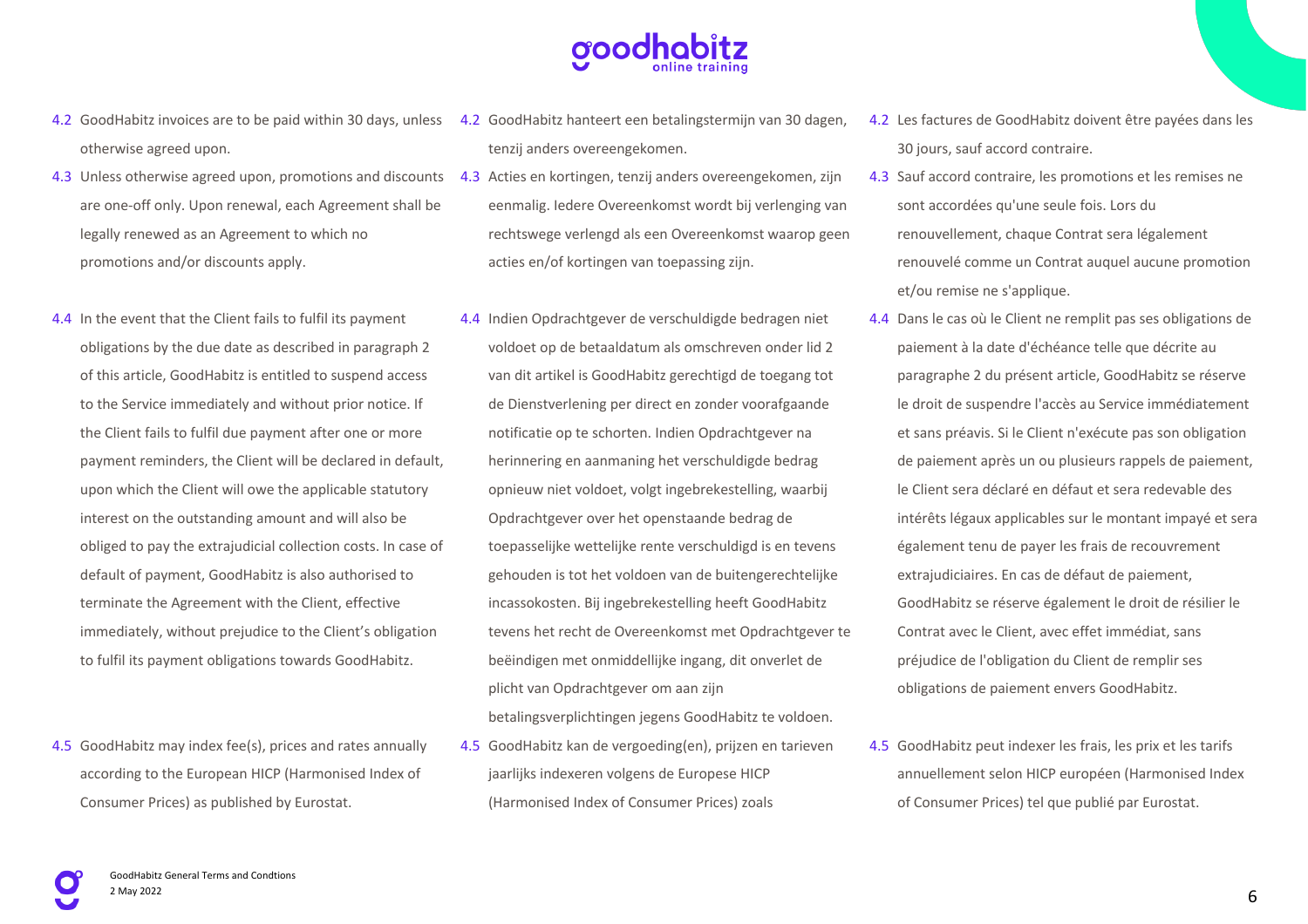

gepubliceerd door Eurostat.

#### 5. Confidentiality, Intellectual Property Rights

- 5.1 GoodHabitz will treat all information it processes within the framework of the Agreement with the Client confidentially.
- 5.2 Deviations of paragraph 1 of this article are only expressly permitted if:
- i) The information was already generally known prior to entering into the Agreement;
- ii) Prior written permission from the relevant Party was obtained for such a specific deviation;
- iii) That information has to be disclosed as a result of a given iii) order or court decision granted for that purpose, in which case the relevant Party will notify the other Party in advance, unless this is forbidden by law or pursuant to the given order or relevant court decision.
- 5.3 All Intellectual property rights on the Service, the Platform and accompanying online educational materials rest exclusively with GoodHabitz and/or its licensers. Nothing in these Terms and Conditions implies a transfer of Intellectual property rights.

#### 5. Vertrouwelijkheid, Intellectuele eigendomsrechten

- 5.1 GoodHabitz zal vertrouwelijk omgaan met alle gegevens die zij in het kader van de Overeenkomst met de Opdrachtgever verwerkt.
- 5.2 Van lid 1 van dit artikel mag uitsluitend worden afgeweken, indien:
- i) de informatie al algemeen bekend was voorafgaand aan het afsluiten van de Overeenkomst;
- ii) voorafgaand schriftelijke toestemming van de betreffende Partij voor een dergelijke, specifieke afwijking is verkregen;
- die informatie als gevolg van een daartoe strekkend bevoegd gegeven bevel of gerechtelijke uitspraak openbaar gemaakt moet worden in welk geval betreffende Partij de andere Partij vooraf op de hoogte zal stellen, tenzij dat wettelijk of op grond van het bevoegd gegeven bevel of de betreffende gerechtelijke uitspraak verboden is.
- 5.3 Alle rechten van Intellectueel eigendom op de Dienstverlening, het Platform en bijbehorende online opleidingsmaterialen berusten uitsluitend bij GoodHabitz en/of haar licentiegevers. Niets in deze Voorwaarden

#### 5. Confidentialité, droits de Propriété intellectuelle

- 5.1 GoodHabitz traitera de manière confidentielle toutes les informations traitées dans le cadre du Contrat avec le Client.
- 5.2 Les dérogations au paragraphe 1 du présent article ne sont expressément autorisées que si :
- L'information était déjà généralement connue avant la conclusion du Contrat ;
- ii) Une autorisation écrite préalable de la partie concernée a été obtenue pour une telle dérogation spécifique;
- iii) Cette information doit être divulguée à la suite d'une ordonnance ou d'une décision de justice accordée à cette fin, auquel cas la partie concernée en informera l'autre partie à l'avance, à moins que cela ne soit interdit par la loi ou en vertu de l'ordonnance ou de la décision de justice en question.
- 5.3 Tous les droits de Propriété intellectuelle sur le Service, la Plateforme et le matériel éducatif en ligne qui l'accompagne sont exclusivement détenus par GoodHabitz et/ou ses titulaires de licence. Rien dans les

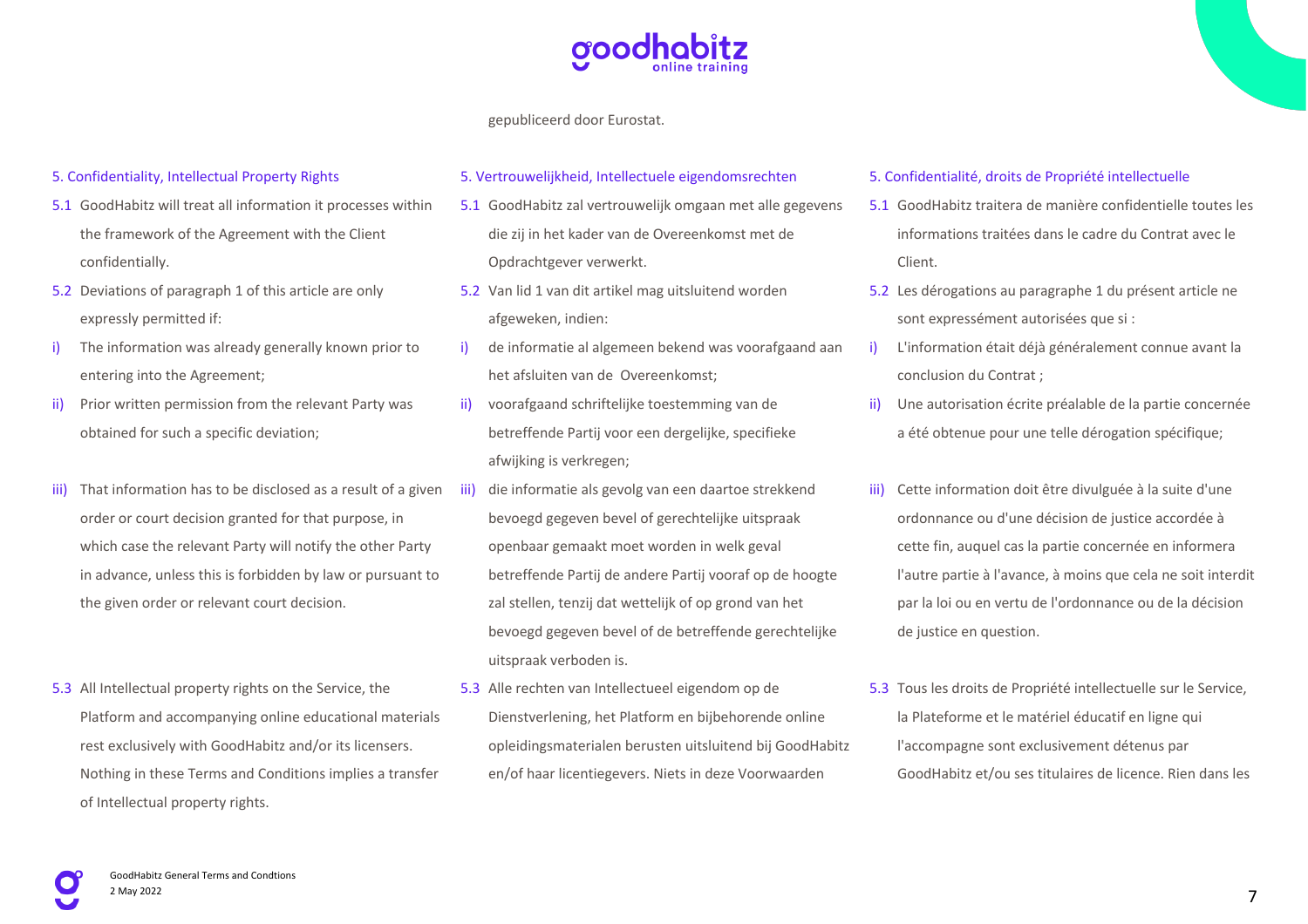

impliceert een overdracht van Intellectuele eigendomsrechten.

- 5.4 Het is Opdrachtgever niet toegestaan de programmatuur en/of content van de Dienstverlening van GoodHabitz te reproduceren, over te dragen en/of anderszins te gebruiken cq. beschikbaar te stellen op welke wijze dan ook, zonder voorafgaande schriftelijke toestemming van GoodHabitz.
	- 5.5 De bepalingen van dit artikel blijven ook na de beëindiging van de Overeenkomst van kracht.

## 6. Beperking van aansprakelijkheid, afzien van garantie, vrijwaring

- 6.1 Opdrachtgever erkent en aanvaardt dat de Dienstverlening van GoodHabitz wordt geleverd zoals deze is.
- 6.2 Client declares not to hold GoodHabitz liable with respect 6.2 Opdrachtgever verklaart GoodHabitz niet aansprakelijk te 6.2 Le Client déclare ne pas tenir GoodHabitz pour stellen met betrekking tot claims van de Opdrachtgever die voortkomen uit het gebruik van de Dienstverlening. Opdrachtgever vrijwaart GoodHabitz voor iedere aanspraak of claim van alle derde partij(en) welke voortkomen uit of door het gebruik van de Dienstverlening.
	- 6.3 Iedere aansprakelijkheid van GoodHabitz voortvloeiende als gevolg van opzet of bewuste roekeloosheid aan de

présentes Conditions Générales n'implique un transfert des droits de Propriété intellectuelle.

- 5.4 Le Client n'est pas autorisé à reproduire, transférer et/ou utiliser ou mettre à disposition de quelque manière que ce soit le logiciel et/ou le contenu du Service de GoodHabitz, sans le consentement écrit préalable de GoodHabitz.
- 5.5 Les conditions prévues dans le présent article resteront en vigueur même après la résiliation du Contrat.

## 6. Limitation de la responsabilité, renonciation à la garantie, indemnisation

- 6.1 Le Client reconnaît et accepte que le Service de GoodHabitz est fourni tel quel.
- responsable des réclamations du Client résultant de l'utilisation du Service. Le Client dégage GoodHabitz de toute responsabilité pour toute responsabilité engagée ou réclamation par tout tiers qui résulte ou est causée par l'utilisation du Service.
- 6.3 Toute responsabilité de GoodHabitz résultant d'une intention ou d'une faute délibérée de la part de GoodHabitz sera limitée au montant maximum par

## 5.4 The Client is not permitted to reproduce, transfer and/or otherwise use or make available in any way the software and/or content of the Service of GoodHabitz, without prior written consent by GoodHabitz.

5.5 The conditions laid down in this article will remain effective even after the termination of the Agreement.

### 6. Limitation of Liability, Waiver of Warranty, Indemnification

- 6.1 Client acknowledges and accepts that the Service of GoodHabitz is provided as it is.
- to claims by the Client resulting from the use of the Service. The Client indemnifies GoodHabitz for any liability or claim by any and all third parties that result from or are caused by the use of the Service.
- 6.3 Any liability of GoodHabitz resulting from intent or wilful recklessness on the part of GoodHabitz will be limited to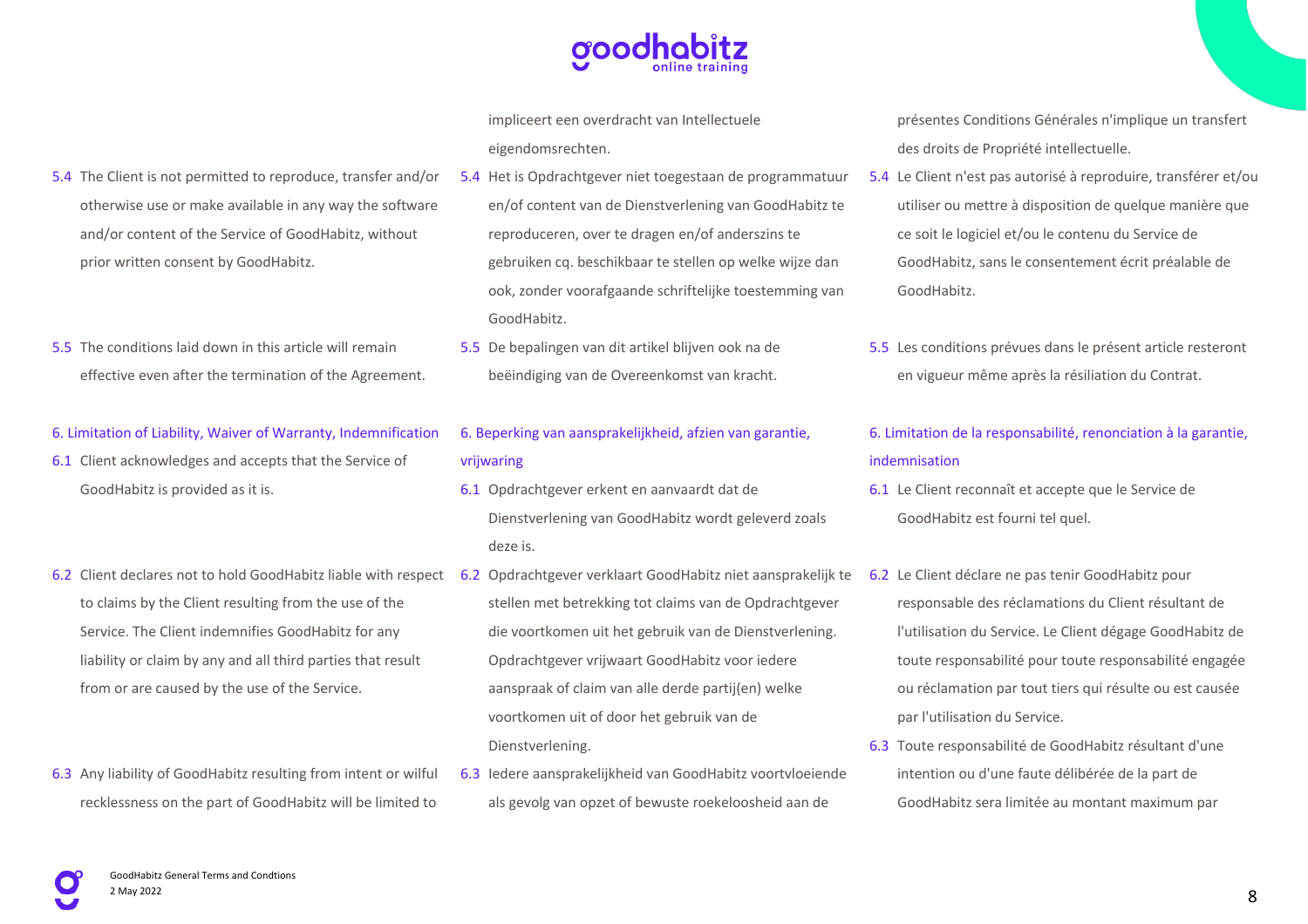the maximum amount per claim which will be paid out in that case under the liability insurance taken out by GoodHabitz. If, for whatever reason, the abovementioned insurance does not give claim to payment or if no payment takes place, the liability of GoodHabitz will be limited to no more than the amount invoiced to the Client and paid by the Client in the most recent contractual year. GoodHabitz shall never be liable for any form of indirect losses.

#### 7. Personal Data Protection

- 7.1 Parties may enter into a separate Agreement in which they establish responsibilities, agreements and mutual obligations regarding the exchange, processing and handling of personal data.
- 7.2 GoodHabitz will process the personal data of the Client and its Users within the limits of the statutory regulations and objectives of GoodHabitz and the Client respectively, in an appropriate, careful and safe fashion.
- 7.3 GoodHabitz will process the personal data of Users in accordance with its privacy policy, which is laid out on the GoodHabitz website (www.goodhabitz.com).

zijde van GoodHabitz, is beperkt tot het maximumbedrag per schadegeval dat in dat geval onder de door GoodHabitz afgesloten aansprakelijkheidsverzekering wordt uitgekeerd. Indien, om welke reden dan ook, voornoemde verzekering geen aanspraak geeft op een uitkering dan wel geen uitkering plaatsvindt, is de aansprakelijkheid van GoodHabitz beperkt tot maximaal het door GoodHabitz in het meest recente contractjaar aan Opdrachtgever gefactureerde en door Opdrachtgever betaalde bedrag. GoodHabitz is in geen geval aansprakelijk voor enige vorm van indirecte schade.

#### 7. Bescherming persoonsgegevens

- 7.1 Partijen kunnen een separate Overeenkomst sluiten waarin zij de verantwoordelijkheden, afspraken en wederzijdse verplichtingen vastleggen aangaande de uitwisseling en verwerking van, alsmede de omgang met persoonsgegevens.
- 7.2 GoodHabitz verwerkt persoonsgegevens van Opdrachtgever en haar Gebruikers binnen de grenzen van de wettelijke voorschriften en de doelstellingen van respectievelijk GoodHabitz en Opdrachtgever op behoorlijke, zorgvuldige en veilige wijze.

réclamation qui sera payé dans ce cas au titre de l'assurance responsabilité civile souscrite par GoodHabitz. Si, pour quelque raison que ce soit, l'assurance susmentionnée ne donne pas lieu à un paiement ou si aucun paiement n'a lieu, la responsabilité de GoodHabitz sera limitée au maximum au montant facturé au Client et payé par le Client dans l'année contractuelle la plus récente. GoodHabitz ne pourra jamais être tenu responsable de toute forme de pertes indirectes.

#### 7. Protection des données personnelles

- 7.1 Les Parties peuvent conclure un Contrat séparé dans lequel elles établissent les responsabilités, les accords et les obligations mutuelles concernant l'échange, le traitement et la manipulation des données à caractère personnel.
- 7.2 GoodHabitz traitera les données personnelles du Client et de ses Utilisateurs dans les limites des réglementations légales et des objectifs de GoodHabitz et du Client respectivement, d'une manière appropriée, prudente et sûre.
- 7.3 GoodHabitz traitera les données personnelles des Utilisateurs conformément à sa politique de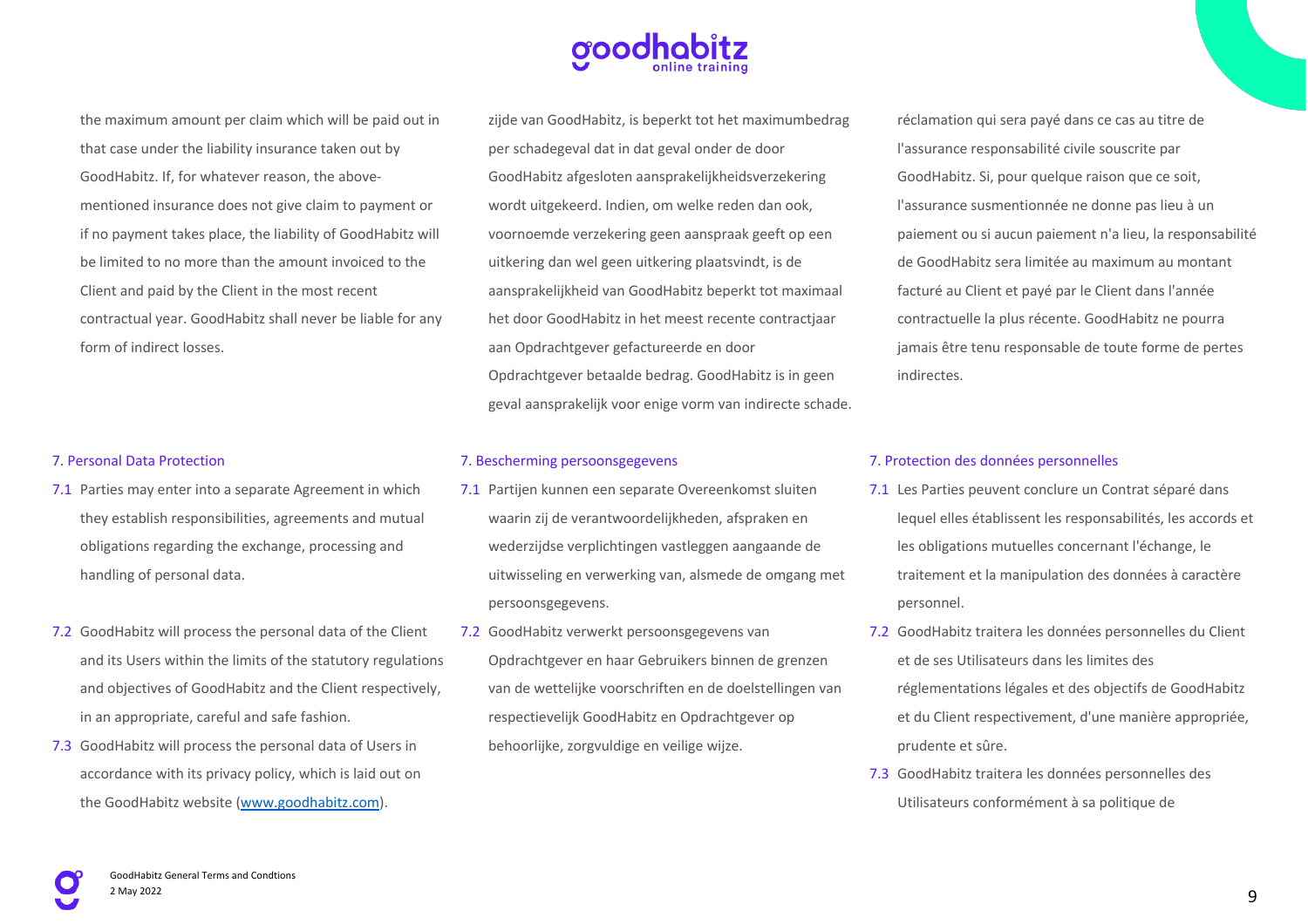7.3 GoodHabitz verwerkt persoonsgegevens van Gebruikers conform haar privacy policy, die gepubliceerd is op de website van GoodHabitz (www.goodhabitz.com).

#### 8. Slotbepalingen

- 8.1 De rechten en plichten van deze Voorwaarden en de levering van en toegang tot de Dienstverlening van GoodHabitz waaronder online diensten en aanverwante onderwerpen zijn overdraagbaar door GoodHabitz aan derden zonder dat hierdoor voor Opdrachtgever de mogelijkheid ontstaat de Overeenkomst te ontbinden. Hiervan zal GoodHabitz Opdrachtgever op de hoogte stellen. Dit laat onverlet dat de dan rechthebbende de rechten en plichten van GoodHabitz voortkomend uit de Overeenkomst dient te respecteren en te continueren. Het is Opdrachtgever niet toegestaan de Overeenkomst en/of enige van zijn rechten of verplichtingen ter zake over te dragen, zonder de uitdrukkelijke voorafgaande schriftelijke toestemming van GoodHabitz.
- 8.2 Iedere vordering uit hoofde van en/of voortvloeiende uit de Overeenkomst(en) is met onmiddellijke ingang, zonder nadere ingebrekestelling en zonder voorafgaande rechterlijke tussenkomst, volledig opeisbaar indien Opdrachtgever faillissement of surseance van betaling aanvraagt of in staat van faillissement is verklaard. In

confidentialité qui est disponible sur le site Internet de GoodHabitz (www.goodhabitz.com).

#### 8. Clauses finales

- 8.1 Les droits et obligations décrits dans les présentes Conditions Générales et la fourniture et l'accès au Service de GoodHabitz, y compris les services en ligne et les questions y afférentes, sont transférables par GoodHabitz à des tiers sans que le Client ait l'autorisation de résilier le Contrat. GoodHabitz informera le Client de cette question. La Partie ayant droit respectera et continuera à respecter les droits et obligations de GoodHabitz résultant du Contrat. Le Client n'est pas autorisé à transférer le Contrat et/ou l'un de ses droits et obligations, sans le consentement écrit préalable de GoodHabitz.
- 8.2 Dans le cas où le Client dépose le bilan ou demande un sursis de paiement, ou a été déclaré en état de faillite, toute réclamation en vertu et/ou résultant du (des) Contrat(s) est due en totalité, avec effet immédiat, sans exiger de mise en demeure et sans intervention juridique préalable. Dans les cas susmentionnés, GoodHabitz se

### 8. Final Clauses

- 8.1 The rights and obligations described in these Terms and Conditions and the provision of and access to the Service of GoodHabitz including the online services and relating matters are transferrable by GoodHabitz to third parties without consequential permission to the Client to terminate the Agreement. GoodHabitz will notify the Client of this matter. The fact remains that the then entitled party shall respect and continue the rights and obligations of GoodHabitz resulting from the Agreement. The Client is not permitted to transfer the Agreement and/or any of their rights and obligations, without express prior written consent from GoodHabitz.
- 8.2 In the event that the Client applies for bankruptcy or requests suspension of payment, or has been declared in a state of bankruptcy, any claim pursuant to and/or resulting from the Agreement(s) is due in full, effective immediately, without requiring notice of default and without prior legal intervention. In the above-mentioned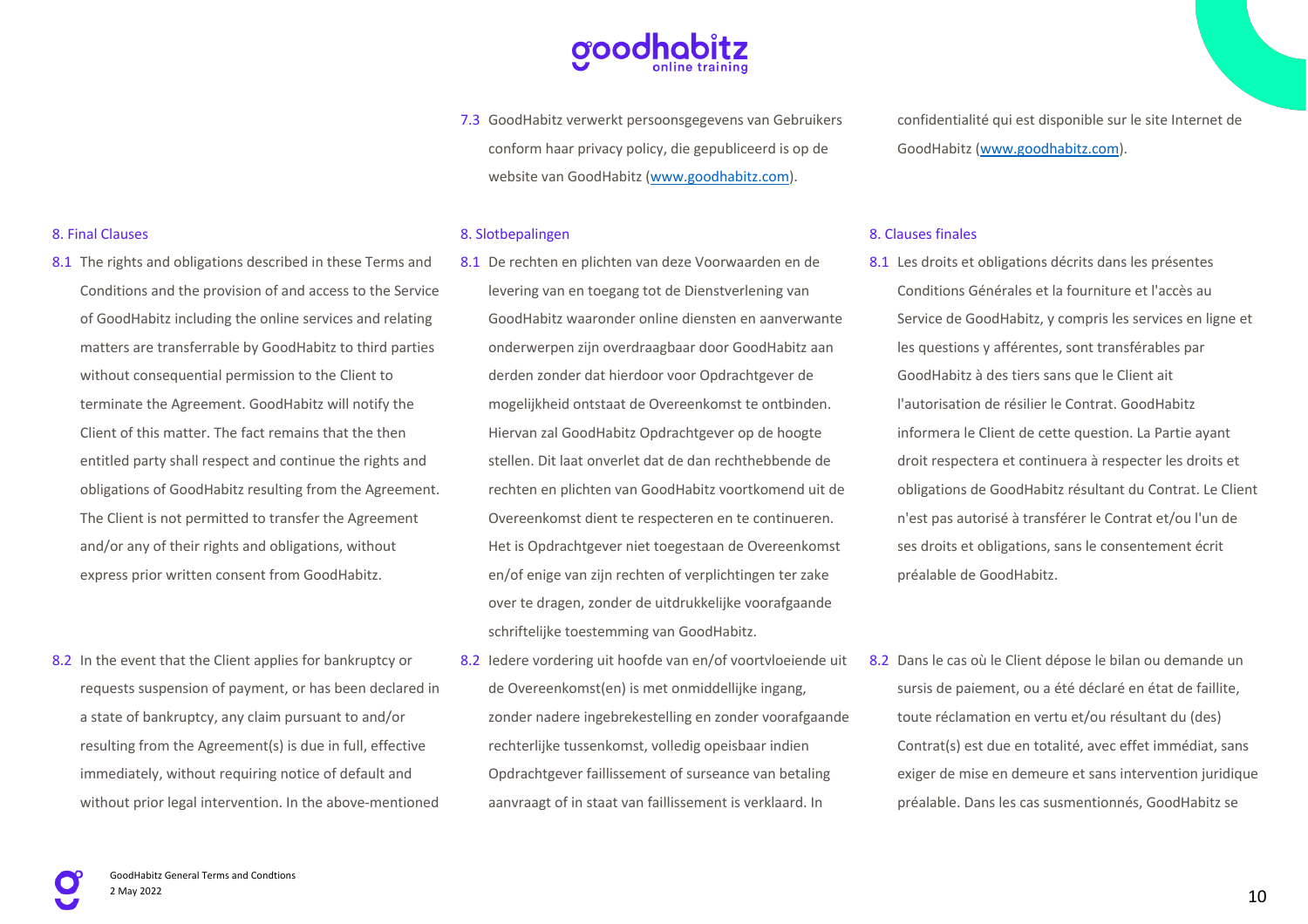cases, GoodHabitz shall be entitled – in addition to the rights mentioned in these Terms and Conditions – to terminate the Agreement effective immediately.

- 8.3 If it is determined that any provision in these Terms and Conditions is unlawful, invalid or impracticable, Parties will endeavour to replace the provision with another that approximates the provision that needs to be replaced. The other provisions in these Terms and Conditions will remain in full force and effect.
- 8.4 These Terms and Conditions shall be governed exclusively by Belgian law.
- 8.5 Any disputes relating to the Agreement, these Terms and Conditions or any agreements made for the sake of the execution of the main Agreement will be submitted exclusively to the competent court of Antwerpen**.**
- 8.6 In the event of any contrariety between the various documents describing the agreements between the Parties, the following order of precedence shall apply:
	- i) The Order confirmation;
	- ii) The Data Processing Agreement
	- iii) These Terms and Conditions;
	- iv) Any additional Terms and Conditions.

voornoemde gevallen is GoodHabitz - naast de in deze Voorwaarden genoemde rechten - bevoegd om de Overeenkomst met onmiddellijke ingang te beëindigen.

- 8.3 Indien vast komt te staan dat enige in deze Voorwaarden beschreven bepaling onwettig, ongeldig of onuitvoerbaar is, zullen Partijen zich inspannen om de bepaling te vervangen door een bepaling die zo dicht mogelijk aansluit bij de te vervangen bepaling. De overige bepalingen van deze Voorwaarden blijven volledig van kracht.
- 8.4 Op deze Voorwaarden is uitsluitend Belgische recht van toepassing.
- 8.5 Alle geschillen met betrekking tot de Overeenkomst, deze Voorwaarden of van overeenkomsten die ter uitvoering van de Overeenkomst worden gesloten, zullen uitsluitend worden voorgelegd aan de bevoegde rechter in de rechtbank van Antwerpen.
- 8.6 In geval van strijdigheid tussen de diverse documenten die afspraken tussen Partijen bevatten, geldt de volgende rangorde:
	- i) De Opdrachtbevestiging;
	- ii) De Verwerkersovereenkomst;
	- iii) Deze Voorwaarden;
	- iv) Eventuele aanvullende Voorwaarden.

réserve le droit - en plus des droits mentionnés dans les présentes Conditions Générales - de résilier le Contrat avec effet immédiat.

- 8.3 S'il est déterminé qu'une disposition des présentes Conditions Générales est illégale, invalide ou inapplicable, les Parties s'efforceront de remplacer la disposition par une autre qui se rapproche de la disposition qui doit être remplacée. Les autres dispositions des présentes Conditions Générales resteront pleinement en vigueur.
- 8.4 Les présentes Conditions Générales sont soumises et régies exclusivement par le droit belge et doivent être interprétées au regard du droit belge.
- 8.5 Tout litige relatif au Contrat, aux présentes Conditions Générales ou à tout accord conclu en vue de l'exécution du Contrat principal sera soumis à la compétence exclusive des Tribunaux compétents d'Antwerpen**.**
- 8.6 En cas de contradiction entre les différents documents décrivant les accords entre les Parties, l'ordre de préséance suivant s'appliquera :
	- La Confirmation de commande :
	- ii) L'Accord de Traitement des Données ;
	- iii) Les présentes Conditions Générales ;
	- iv) Toutes Conditions Générales supplémentaires.